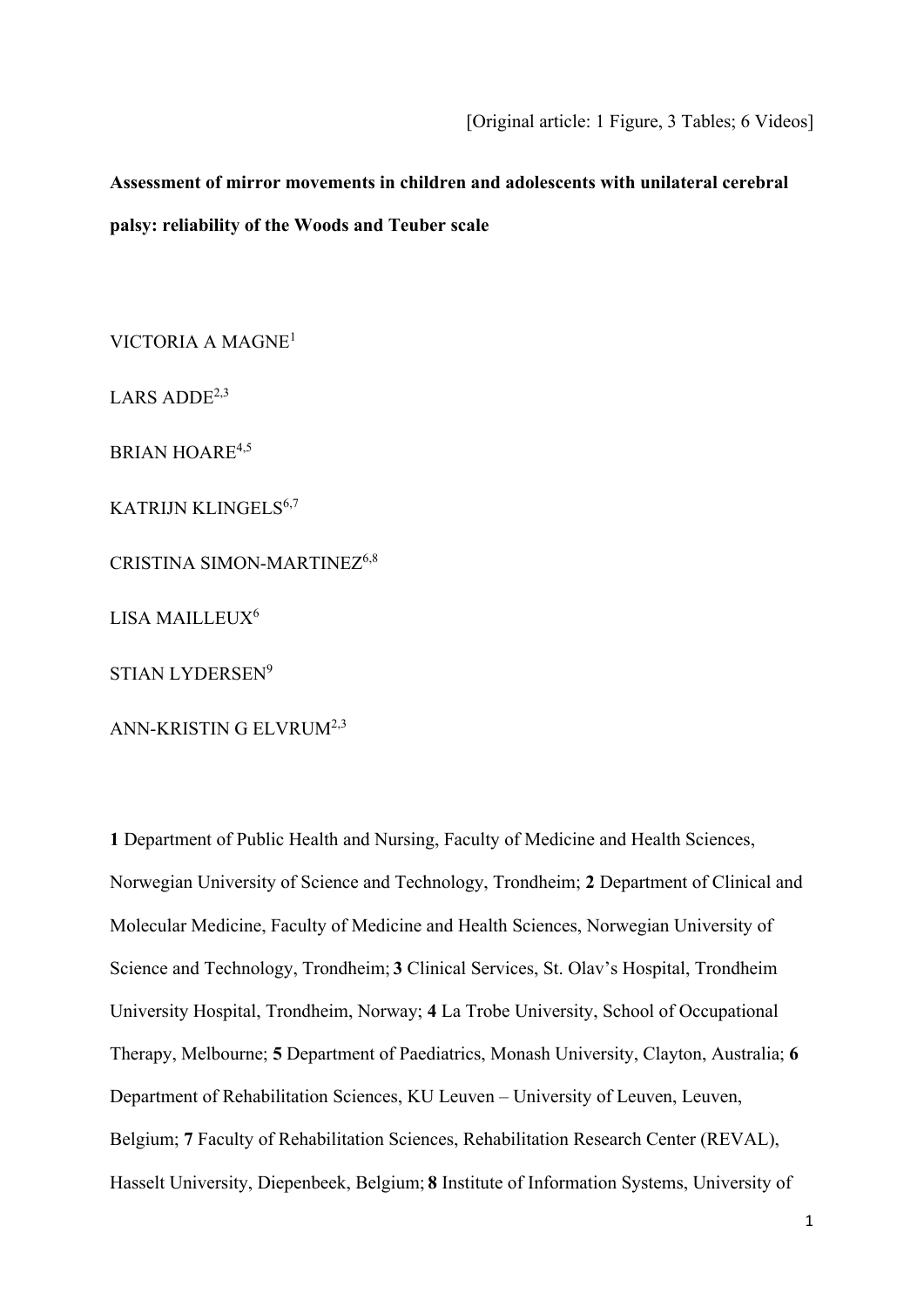Applied Sciences Western Switzerland Valais, Sierre, Switzerland; **9** Regional Centre for Child and Youth Mental Health and Child Welfare, Department of Mental Health, Norwegian University of Science and Technology, Trondheim, Norway.

Correspondence to Ann-Kristin G Elvrum, Department of Clinical and Molecular Medicine, Faculty of Medicine and Health Sciences, Norwegian University of Science and Technology, Post-box 8905, NO-7491 Trondheim, Norway. E-mail: ann-kristin.elvrum@ntnu.no

# **PRODUCTION DATA**

Accepted for publication XX Month 2020.

Published online XX Month 2020.

## **ABBREVIATION**

| <b>ICC</b>  | Intraclass correlation coefficient   |
|-------------|--------------------------------------|
| <b>MACS</b> | Manual Ability Classification System |
| AHA         | <b>Assisting Hand Assessment</b>     |

[Abstract]

**AIM** To investigate the inter- and intrarater reliability of the Woods and Teuber scale to detect mirror movements in children and adolescents with unilateral cerebral palsy (CP). **METHOD** A convenience sample of children and adolescents with unilateral CP (*n*=68; 31 males, 37 females; mean age 12y 2mo, SD 3y 6mo) in Manual Ability Classification levels I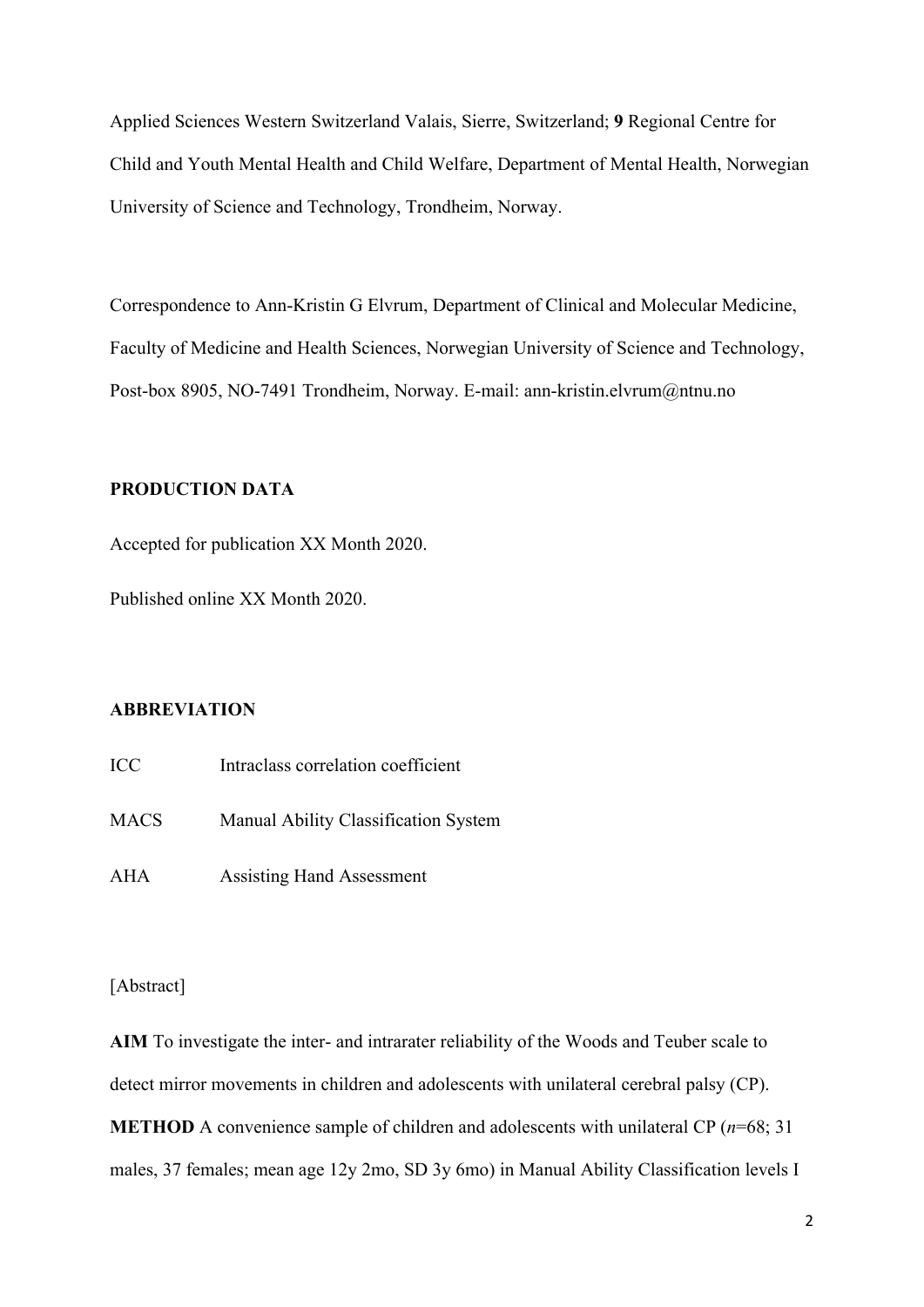to III was recruited from Norway, Australia, and Belgium. Three therapists scored mirror movements according to the Woods and Teuber scale from three video-recorded tasks at two separate time points. A two-way, mixed model regression was used to calculate intraclass correlation coefficients (ICCs) reflecting overall inter- and intrarater reliability. In addition, ICCs for each hand and task were calculated separately.

**RESULTS** The overall interrater reliability ICC was 0.90 and the corresponding intrarater reliability ICC was 0.92. The ICCs for each hand ranged from 0.86 to 0.92 and for each task from 0.63 to 0.89.

**INTERPRETATION** The Woods and Teuber scale shows excellent reliability for scoring mirror movements in children and adolescents with unilateral CP. The assessment is easy to administer with no need for specific equipment and scoring can be determined from short video-recordings, making it a feasible instrument in research and clinical practice.

[First page footer]

© 2020 Mac Keith Press

DOI: 10.1111/dmcn.xxxxx

[Left page footer]

Developmental Medicine & Child Neurology 2020, 62: 000–000

[Right page footer]

Reliability of the Woods and Teuber Scale *Ann-Kristin Elvrum et al.*

**What this paper adds**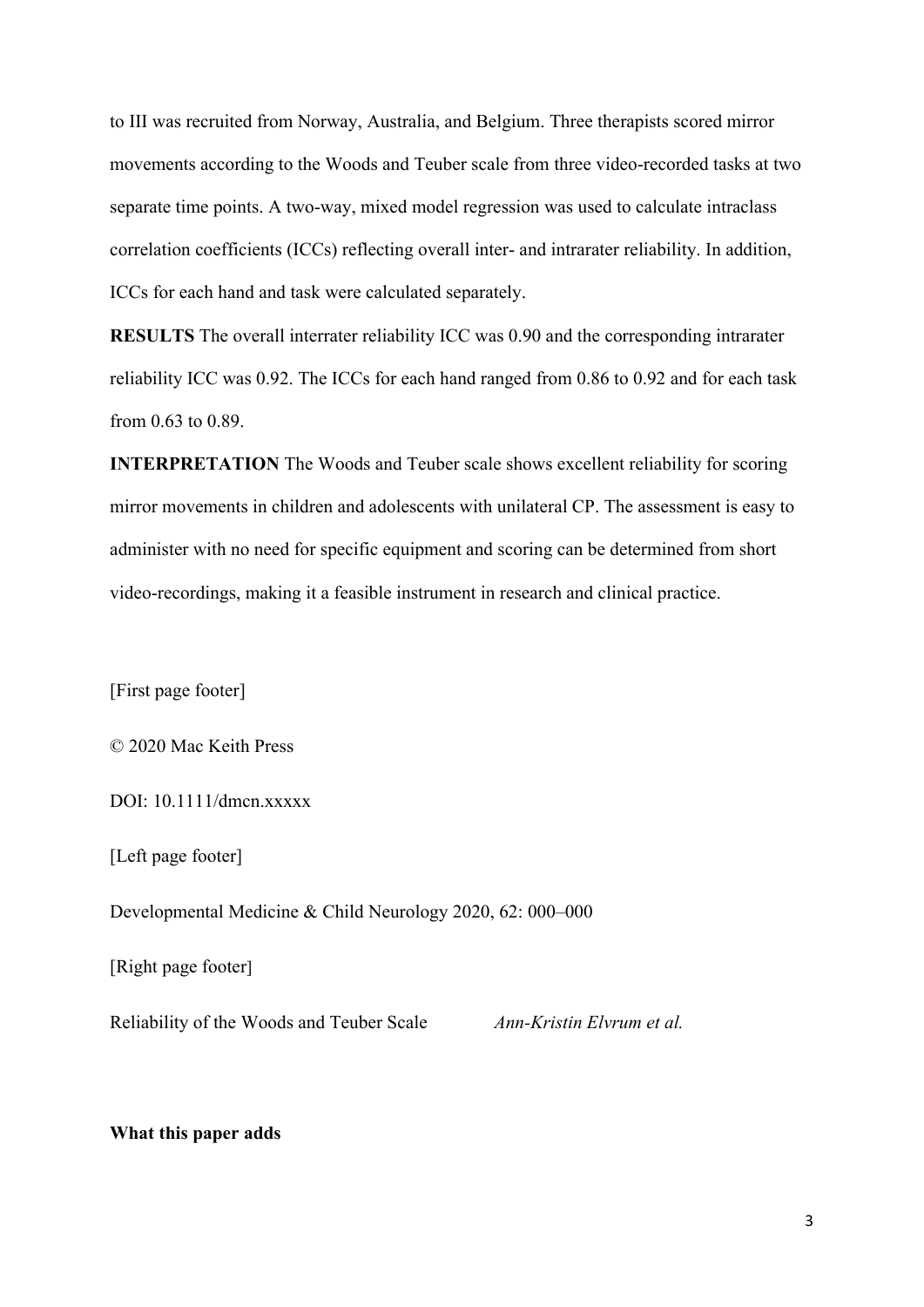- The Woods and Teuber scale produces reliable measures of mirror movements.
- Scorings can reliably be determined from short videos recorded from above.
- The Woods and Teuber scale has good clinical utility.

#### [main text]

Mirror movements are involuntary movements activated by voluntary movements of the contralateral limb.<sup>1,2</sup> They are more often observed in the upper limbs and intensity may increase due to growing task complexity or fatigue.3 Mirror movements are present in typically developing children, but decrease gradually between 5 and 8 years of age and have usually disappeared by 10 years of age. 4

In many children with unilateral cerebral palsy (CP) mirror movements are more pronounced and often persist after the age of 10 years.<sup>1,5,6</sup> Two underlying mechanisms are postulated for the presence and persistence of mirror movements in these children.<sup>2,7,8</sup> First, a reorganization in the corticospinal system of the motor cortex can result in both hands being controlled by the less-affected brain hemisphere.<sup>2,6,8</sup> This is thought to cause mirror movements primarily in the more-affected hand.6,8 Second, a dysfunction of the corpus callosum may result in bilateral cortical activation due to an imbalance in interhemispheric inhibition. <sup>7</sup> This bilateral activation of the motor cortices may lead to motor overflow, causing mirror movements in the less-affected hand when intentionally moving the more-affected hand.<sup>3,7,8</sup> Studies have demonstrated that mirror movements seem to be more prominent in the less-affected hand (i.e. when moving the more-affected hand), and that mirror movements in this hand are more often related to impaired bimanual performance.<sup>3,5,7,9–11</sup> Results regarding the association between mirror movements in the more-affected hand and bimanual performance are less conclusive.3,5,9,12,13 Mirror movements may assist in activities requiring symmetric hand use,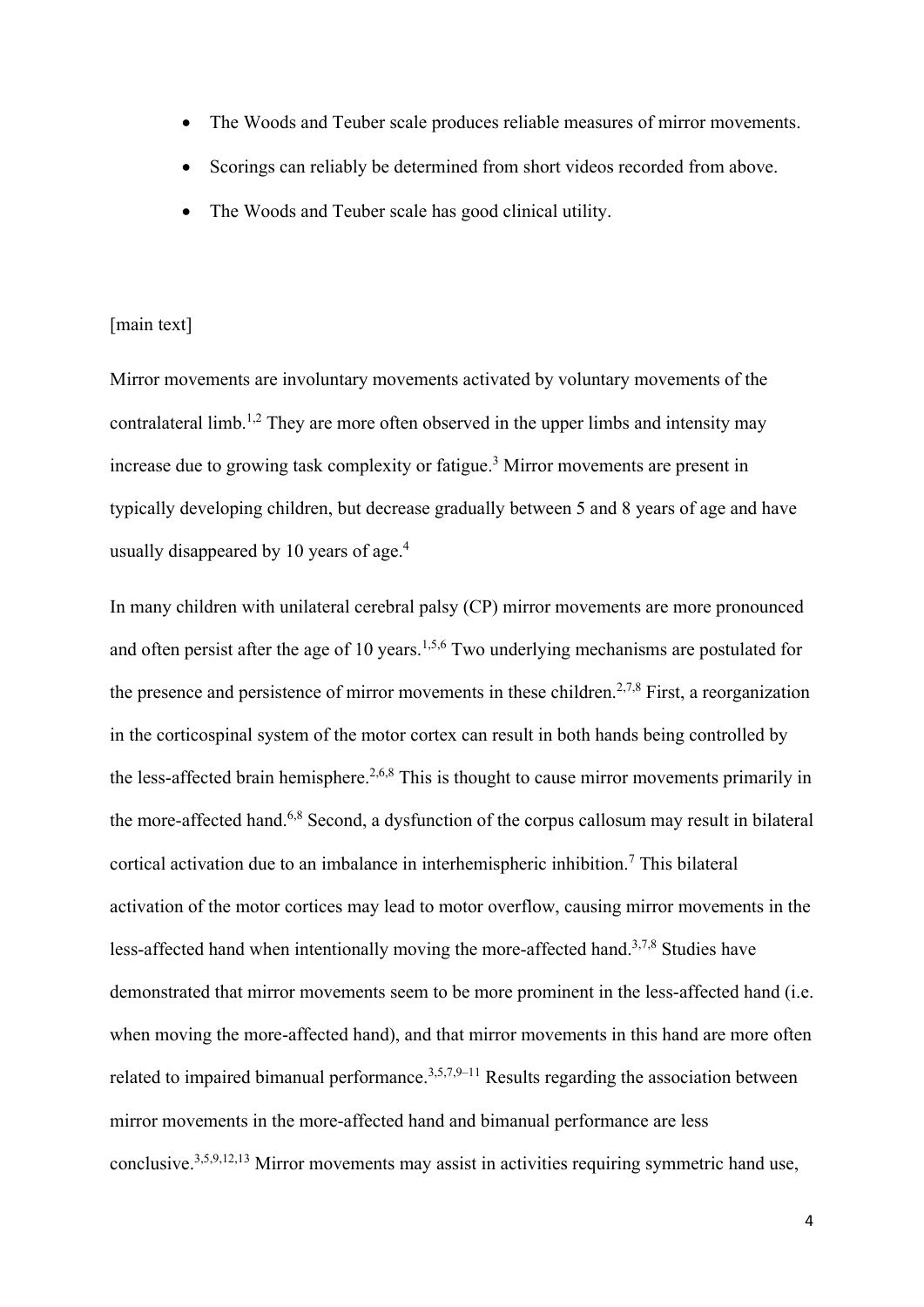but may cause difficulties in performing activities in daily life where asymmetric hand use is required.<sup>7</sup> Moreover, it has been suggested that the response to different kinds of intensive therapy programmes are influenced by the degree of mirror movements in children with unilateral CP.<sup>5,14–17</sup> Therefore, reliable assessment of mirror movements in future studies of upper limb intervention may assist in better understanding their influence on outcomes.<sup>5,14</sup> The most commonly used instrument to detect the presence of mirror movements in children with unilateral CP is the Woods and Teuber scale.<sup>1</sup> The Woods and Teuber scale is an observation-based assessment with five distinct levels describing the degree of mirror movements. <sup>1</sup> The scale was developed in 1978 and measures mirror movements observed in the resting hand, while the other hand is moved intentionally, performing three instructed tasks.<sup>1</sup> Originally, the Woods and Teuber scale was administered using the following tasks: (1) repetitive tapping of the index finger on the thumb, (2) alternating supination and pronation of the hand, and (3) repetitive alternate touching of each fingertip. Since then, variants of the tasks have been administered (i.e. fist opening and clenching and finger tapping on a table). More recently, laboratory-based assessments, such as the Windmill task<sup>9</sup> and grip force devices, <sup>13,18</sup> have also been used as alternative methods to measure mirror movements. These methods provide objective quantification of mirror movements but require computerized equipment that is not clinically available. The Woods and Teuber scale does not require specific equipment and remains the primary clinical method to detect mirror movements.<sup>19</sup> It has been used in numerous studies to investigate the relationship between mirror movements and brain damage, motor impairments, or bimanual performance in children with unilateral CP. 5,8,11,13

While the Woods and Teuber scale has been used clinically and in research for more than four decades, information regarding the measurement properties of the scale remains largely unknown.<sup>7</sup> In 2016, Klingels et al.<sup>7</sup> reported high intra- and interrater reliability with

5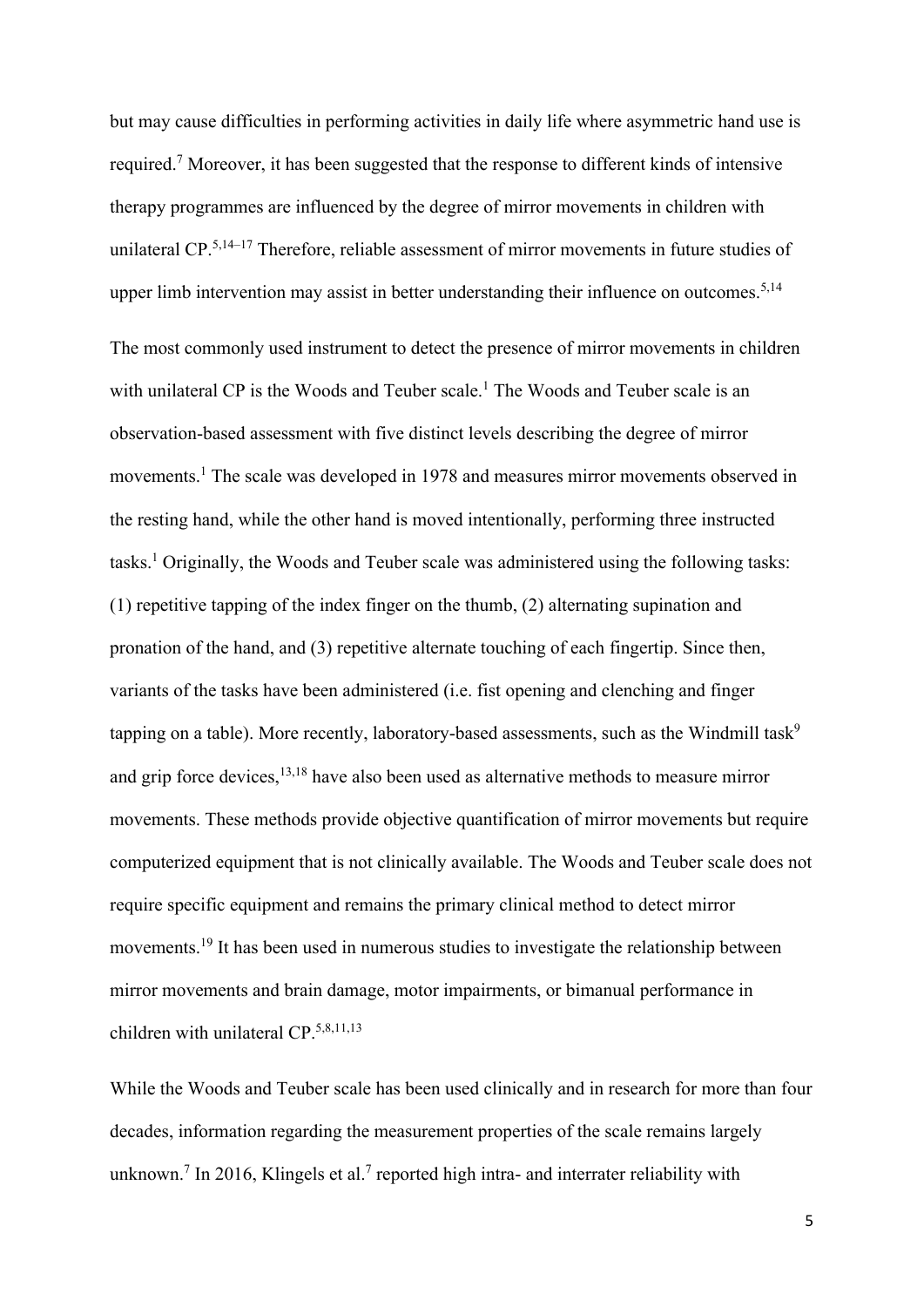intraclass correlation coefficients (ICCs) of  $>0.82$ . Furthermore, Riddell et al.<sup>10</sup> recently reported high interrater reliability (ICC 0.87) for a modified Woods and Teuber scale. However, the main purpose of these two studies was not to investigate reliability. The reliability analysis was performed on a subsample of only 20 children and included two raters in the study by Klingels et al.,<sup>7</sup> while Riddell et al. included three raters with only 18 participants.10 Moreover, scarce information was provided regarding the procedures and sample characteristics.<sup>7,10</sup> Further investigation of the measurement properties of the Woods and Teuber scale is, therefore, required to confirm these results.<sup>20</sup> The aim of this study was to investigate intra- and interrater reliability of the Woods and Teuber scale, when assessing mirror movements in a large group of children and adolescents with unilateral CP.

#### **METHOD**

This was a multicentre study with a cross-sectional design using data from prior studies, performed in Norway, Australia, and Belgium. All participants were recruited through convenience sampling. The Norwegian participants were recruited from the outpatient clinic at St. Olav's University Hospital in Trondheim between 2011 and 2015. The participants from Australia were recruited at Monash Children's Hospital in Melbourne between 2015 and 2018. The Belgian participants were recruited at the University Hospitals Leuven between 2014 and 2017. The participants were eligible to participate if they met the following criteria: (1) diagnosis of spastic unilateral CP, (2) aged 5 to 20 years at the time of recruitment, and (3) able to sufficiently cooperate to complete the assessment. Participants were excluded if they had undergone upper limb surgery within 12 months of assessment or been injected with botulinum neurotoxin A within 3 to 6 months of assessment.

Ethical approval for the study was granted at all sites by the Regional Ethics Committee in Mid-Norway (REK 2011/1451 and 2015/1744), the Human Research Ethics Committee at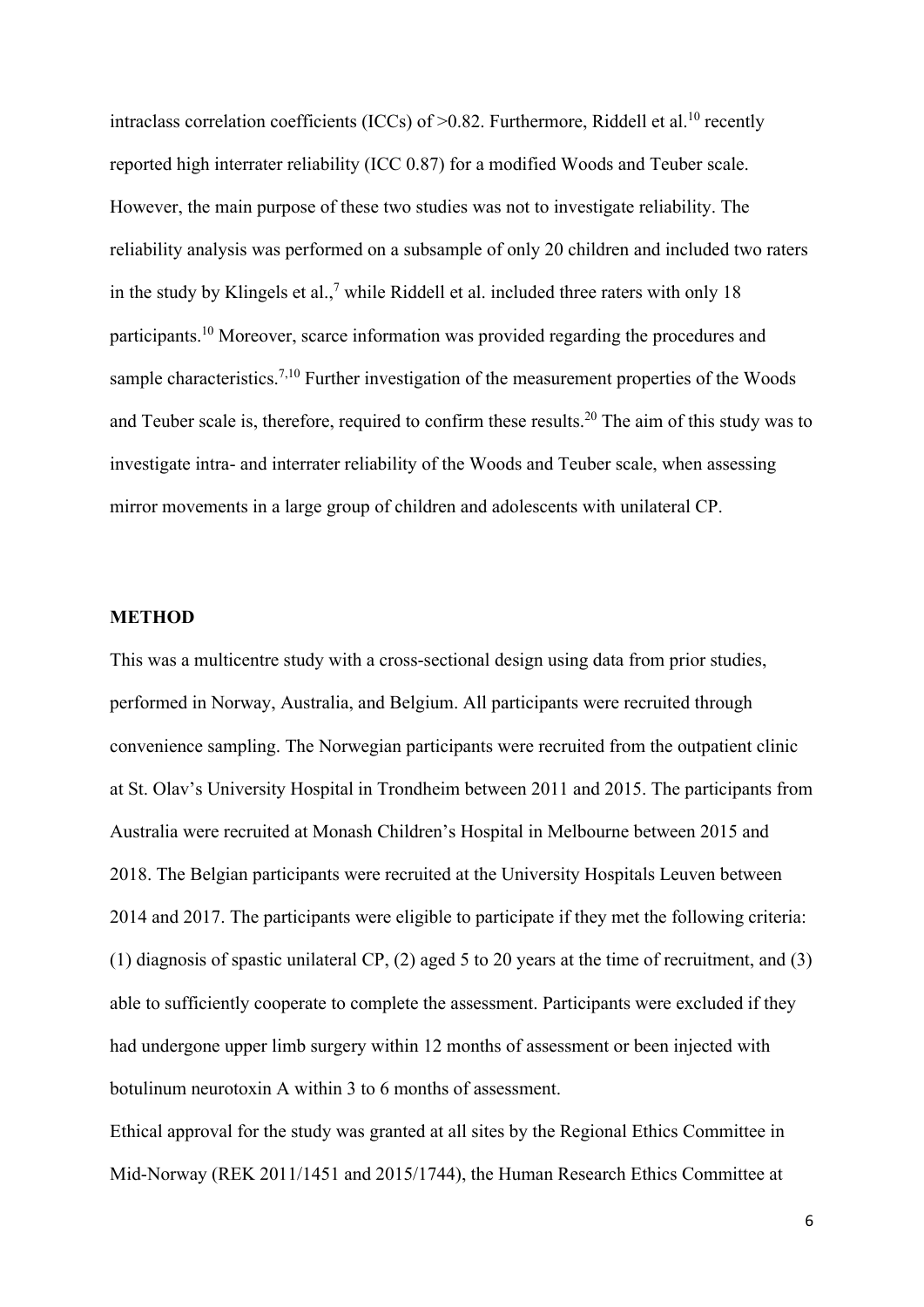Monash Children's Hospital, Victoria (HREC approval 12167B), and the Ethics Committee at the University Hospitals Leuven (S55555 and S56513). All participants provided written informed consent (including written consent from the parents of adolescents under the age of 16y) to participate in the study. All data used were deidentified using an ID code for each participant.

#### **Data collection**

Background variables such as sex, age, and side of hemiplegia were registered. In addition, the severity of hand function was described by means of the Manual Ability Classification System (MACS) levels and the Assisting Hand Assessment (AHA).<sup>21,22</sup>

To collect data on mirror movements, three repetitive tasks based on the Woods and Teuber assessment were performed and videotaped for later scoring. For the Norwegian and Australian participants, the following tasks were performed: (1) fist opening and clenching; (2) repetitive tapping of the index finger on the thumb; and (3) simultaneously tapping the fingers on a table. The Belgian participants performed: (1) fist opening and clenching; (2) opposition of four fingers sequentially to the thumb; and (3) sequentially tapping the fingers on a table. The assessment of mirror movements was performed with the participants seated comfortably at a table with the forearms resting on the table surface or at an elevated rim, providing space to move the hands freely. The participants were instructed to execute each repetitive task at a natural speed for 10 to 15 seconds with each hand individually, while the other hand was resting. Thereafter, the next task was performed with no break between tasks. Thus, the whole assessment lasted up to a maximum of 3 minutes. All tasks were video recorded with the video camera placed in front of or above the participant orthogonally to the table surface. The video-recordings captured the participant's forearm and hands and were used to rate mirror movements for the resting hand, according to the 5 levels of the Woods and Teuber scale (see Supporting information): (0) no clear imitative movements (Video S1);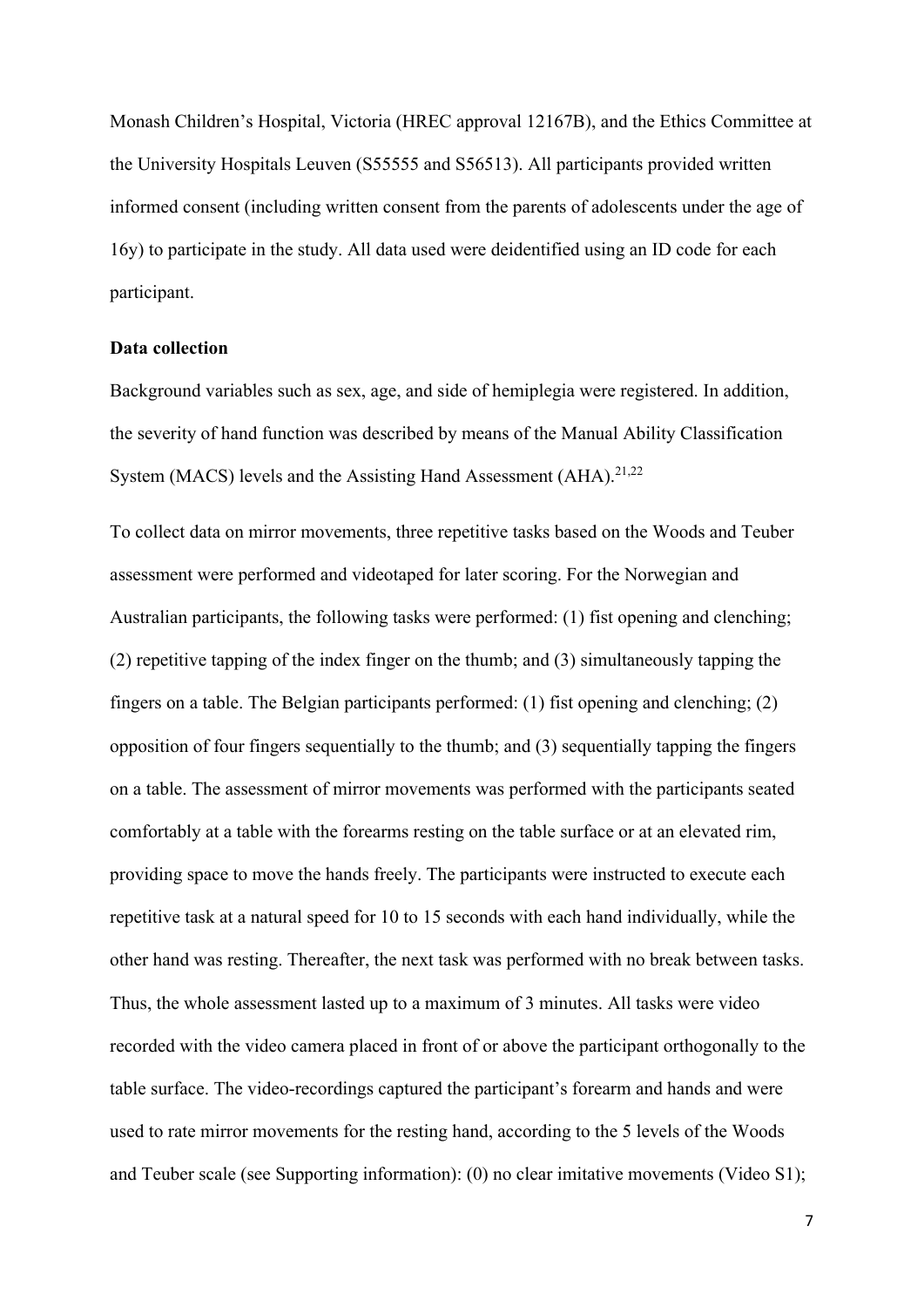(1) barely discernible repetitive movements (Video S2); (2) slight mirror movements (Video S3) or stronger, but briefer, repetitive movements (Video S4); (3) strong and sustained repetitive movements (Video S5); and (4) movements equal to those observed in the active hand (Video S6).<sup>1</sup>

#### **Mirror movement scoring procedure**

Three raters scored mirror movements according to the Woods and Teuber scale. The raters were a certified occupational therapist (rater A and B) or a physiotherapist (rater C) and participated in a training period to familiarize themselves with the Woods and Teuber scale. During the rating period the raters had access to videos exemplifying the 5 levels of the Woods and Teuber scale. In addition, they individually scored mirror movements from 10 video-recordings not included in the study, before meeting to discuss the Woods and Teuber scorings. After the training period, the raters individually scored the videos from the included participants twice, with a minimum of 2 weeks between the ratings (rating 1 and 2). For each participant, three tasks were scored for the left and right hand separately, with scores ranging from 0 to 4 for each task. To minimize the risk of recall bias, two sets of the video-recordings were created using a random order generator so that each participant received a different order number at rating 1 and 2. The key for coupling the order numbers for rating 1 and 2 to each participant's study identification number was stored locally in a safe digital location at the Norwegian University of Science and Technology in Trondheim. None of the raters accessed this location during the rating period.

#### **Data analyses**

We investigated inter- and intrarater reliability for the sum of Woods and Teuber scores for both hands for three tasks (scores ranging from 0–24), for the more-affected and less-affected hand separately (scores ranging from 0–12), and for each task for each hand separately (scores ranging from 0–4). In addition, separate analyses were performed for the variants of tasks 2

8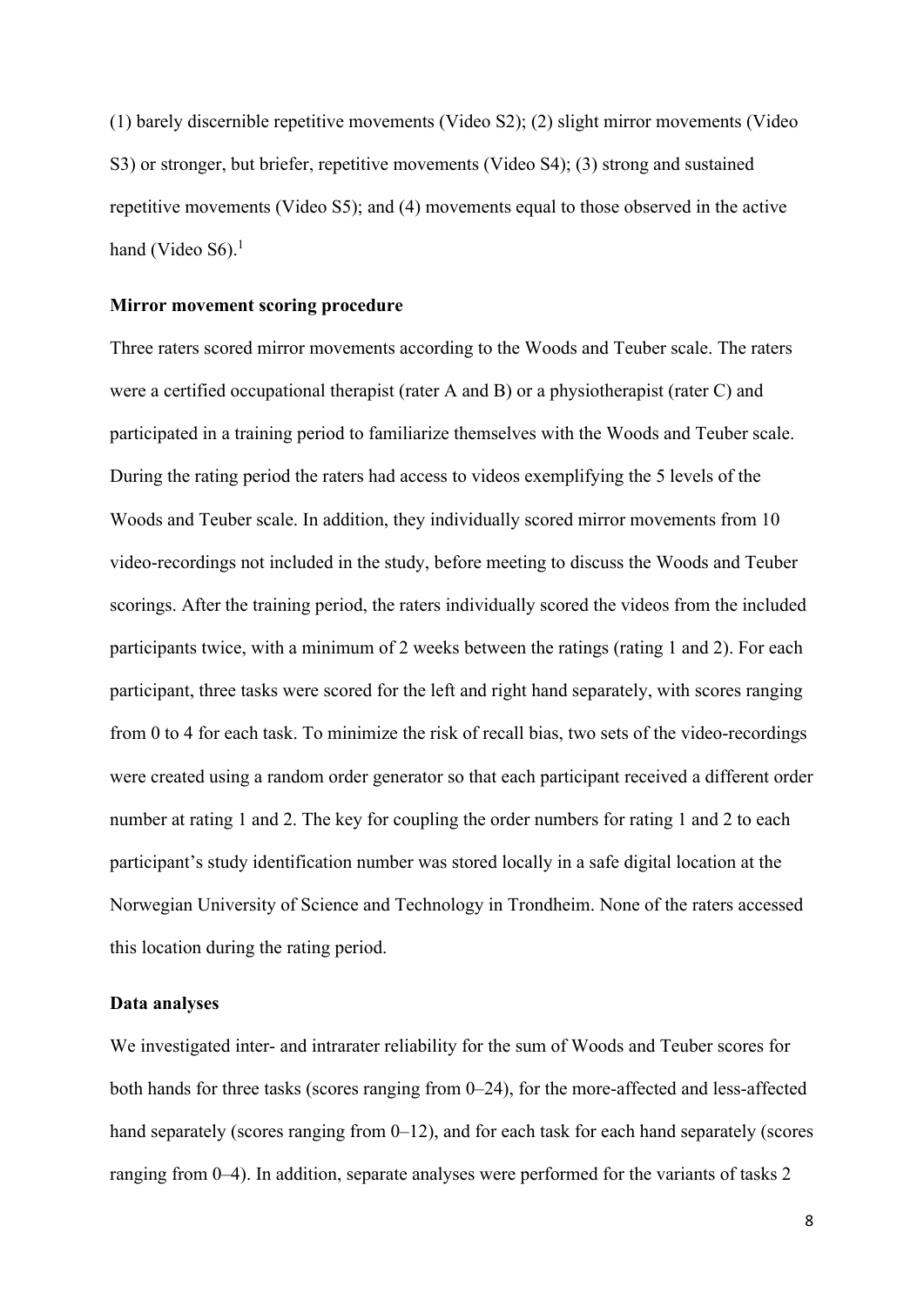and 3. We used a two-way, mixed model regression with classification level as the dependent variable, the test replications (rating 1 and 2) as the fixed factor, and raters and participants as crossed random effects.<sup>23</sup> This model takes account of possible differences between raters and between ratings 1 and 2. The interrater reliability ICC was calculated as the between participants variance, divided by the total variance.<sup>24</sup> Furthermore, the intrarater reliability ICC was calculated as the sum of the between participants variance and between raters variance, divided by the total variance.<sup>24</sup>

#### **RESULTS**

A total of 68 participants with unilateral CP, in MACS levels I to III, were recruited: 19 from Norway, 23 from Australia, and 26 from Belgium (Table 1). Most participants were classified in MACS levels I (29%) and II (68%). Two participants were classified in MACS level III (3%). The mean AHA units were similar for the Norwegian and Belgium participants (mean AHA units 66 and 67), while the Australian participants scored significantly lower (mean AHA unit 52,  $p=0.01$ ). The mean (SD) age for all participants was 12 years 2 months (3y 6mo); for Norwegian participants it was 15 years 11 months (2y 5mo); for Australian participants it was 10 years 5 months (2y 6mo), and for Belgian participants it was 11 years (2y 8mo). There was one missing value at rating 1 (*n*=67), while rating 2 was complete  $(n=68)$ .

The mean overall scores (total score of three tasks) for each combination of time points (rating 1 and 2), raters, and country are shown in Figure 1.

In the mixed effect regression model, the mean overall score at rating 2 was 1.03 points (*p*<0.001), lower than at rating 1. The overall ICC for interrater reliability, calculated from both ratings, was 0.90, and the corresponding intrarater reliability ICC was 0.92 (Table 2).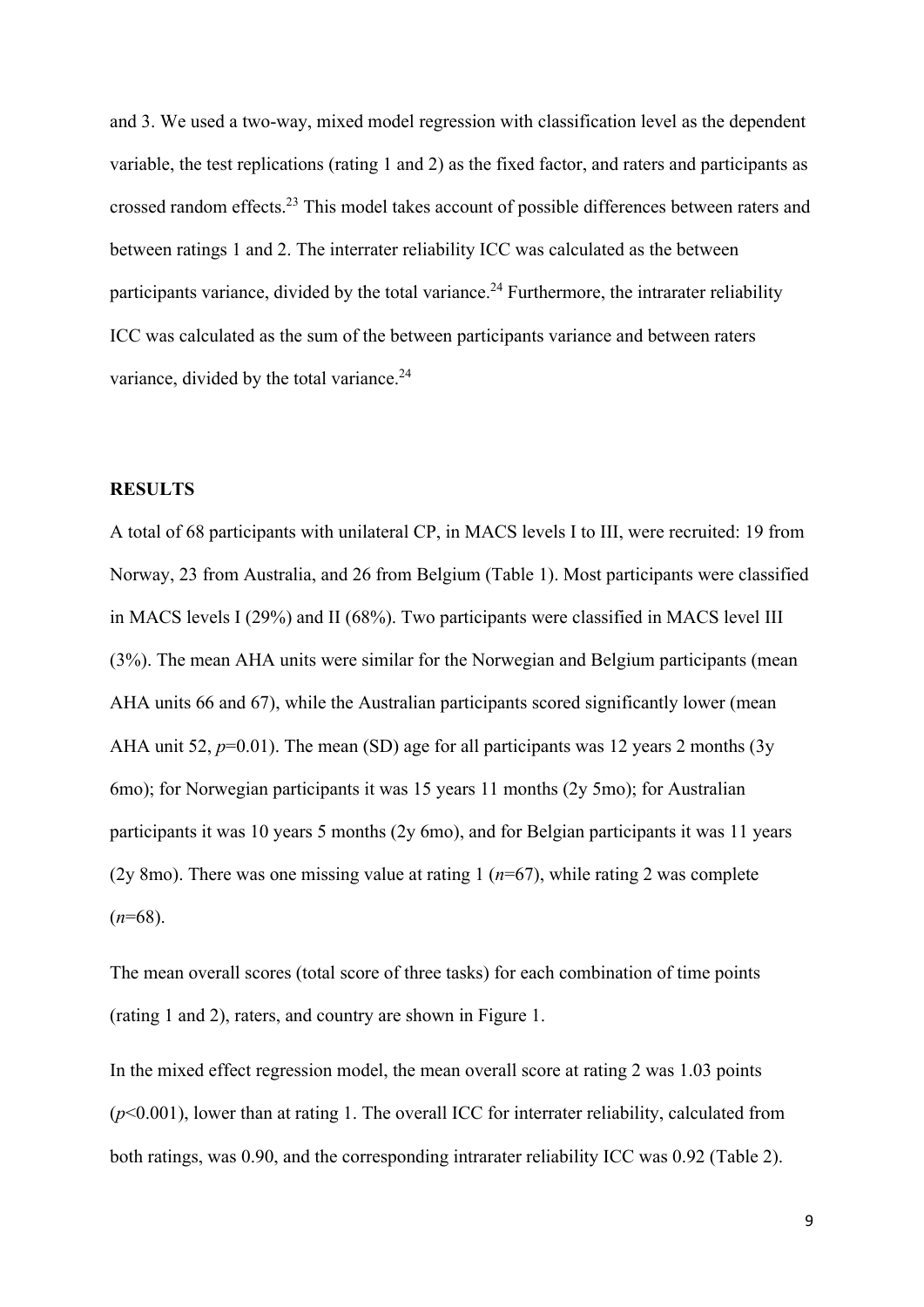Among the variance components used to calculate the ICCs, the variance between the participants was the largest (33.44, *p*≤0.001). The variance between raters was small (0.74), but statistically significant (likelihood ratio test, *p*<0.001) with rater B showing a tendency to rate higher than rater C, who tended to rate higher than rater A (Fig. 1). Overall, the average ratings were lower for the Belgian than the Australian and Norwegian participants, but these differences were not statistically significant (*p*=0.14).

The inter- and intrarater reliability coefficients for the more-affected and less-affected hand for the total scores for three tasks, as well as for each task separately, are shown in Table 2. All reliability indices for the less-affected hand were somewhat higher (ICC estimates between 0.84–0.92) compared to the corresponding ICCs for the more-affected hand (estimates between 0.77–0.88). The ICCs for tasks 2 and 3 performed in Belgium were lower than the ICCs for the tasks performed in Norway and Australia.

#### **DISCUSSION**

This study demonstrates that the Woods and Teuber scale has excellent reliability as an assessment of mirror movements in children and adolescents with unilateral CP. The overall interrater reliability ICC was 0.90, while the corresponding intrarater reliability ICC was 0.92. This suggests that the Woods and Teuber scale can be a useful instrument in research and clinical practice by providing reliable and easily accessible information regarding the degree of mirror movements in children and adolescents with unilateral CP. According to our results, the estimated reliability was higher for mirror movements in the less-affected hand (ICC estimates between 0.84–0.92) compared to the more affected hand (ICC estimates from 0.77– 0.88). Furthermore, our results indicate that the tasks performed in Norway and Australia, in general, produced more reliable results compared to the tasks performed in Belgium that involved sequential finger movements.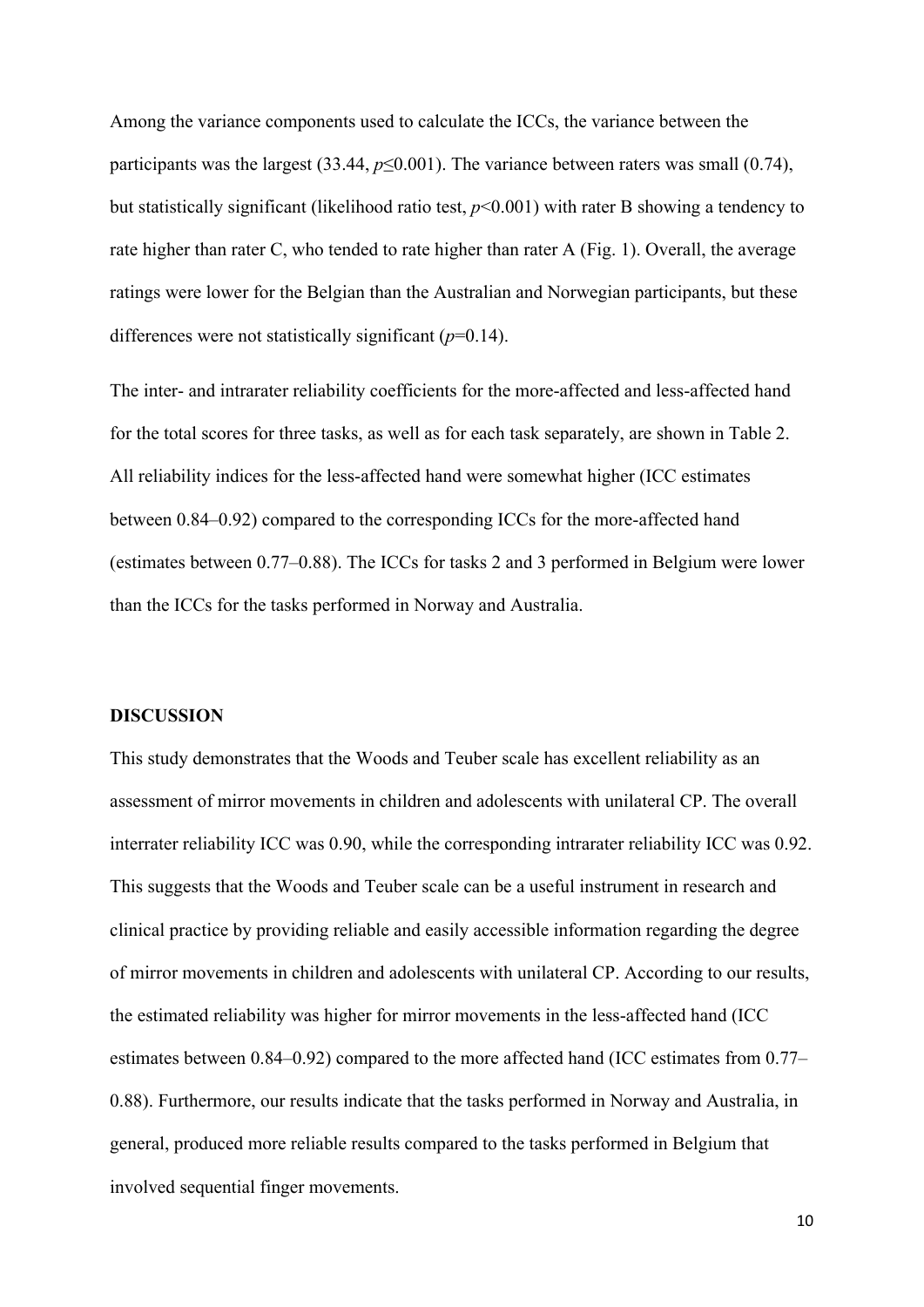The results of the present study are consistent with those from Klingels et al.<sup>7</sup> who reported evidence of high inter- and intrarater reliability of the Woods and Teuber scale in 20 children with unilateral CP. Overall inter- and intrarater reliability was not stated, but ICCs of  $\geq 0.82$ were reported for each task for each hand separately.<sup>7</sup> Similar results regarding interrater reliability have been reported for a modified Woods and Teuber scale in 18 children with unilateral CP (ICCs ranging from  $0.82-0.91$ ).<sup>10</sup>

The Woods and Teuber scale has good clinical utility and is quick and easy to administer. It does not require the use of any specific equipment, which is preferable in clinical practice and research.<sup>1</sup> Scoring the Woods and Teuber scale can be undertaken by direct observation or from short video-recordings  $(\leq 3$ min), as in the current study. The use of video-recordings enables the use of blinded raters, which can be advantageous, especially for research.

It is important to acknowledge that the lack of standardization of the tasks during administration may hinder comparison of results between studies, since differences in the tasks used might affect the degree of mirror movements.<sup>1,4,19</sup> It has been suggested that highly repetitive and simple motor tasks are more appropriate to assess the presence of mirror movements. <sup>8</sup> In our study, we administered tasks that differed from those used in the original study by Woods and Teuber,<sup>1</sup> but similar to those tasks that were used in recent research.<sup>3,7,19</sup> In several recent studies, the alternating supination and pronation of the hand has been substituted with fist opening and clenching, since forceful gripping movements may elicit clearer mirror movements.<sup>19</sup> This is supported by Klingels et al.<sup>7</sup> who reported a higher occurrence of mirror movements for the task requiring fist opening and clenching (task 1), compared to tasks requiring sequential finger opposition and finger tapping. Results reported by Zielinski et al.19 also indicate higher sensitivity for this task (fist opening and clenching, task 1) compared with the tasks involving sequential finger opposition and finger tapping. These sensitivity results are consistent with our results and support continued use of task 1.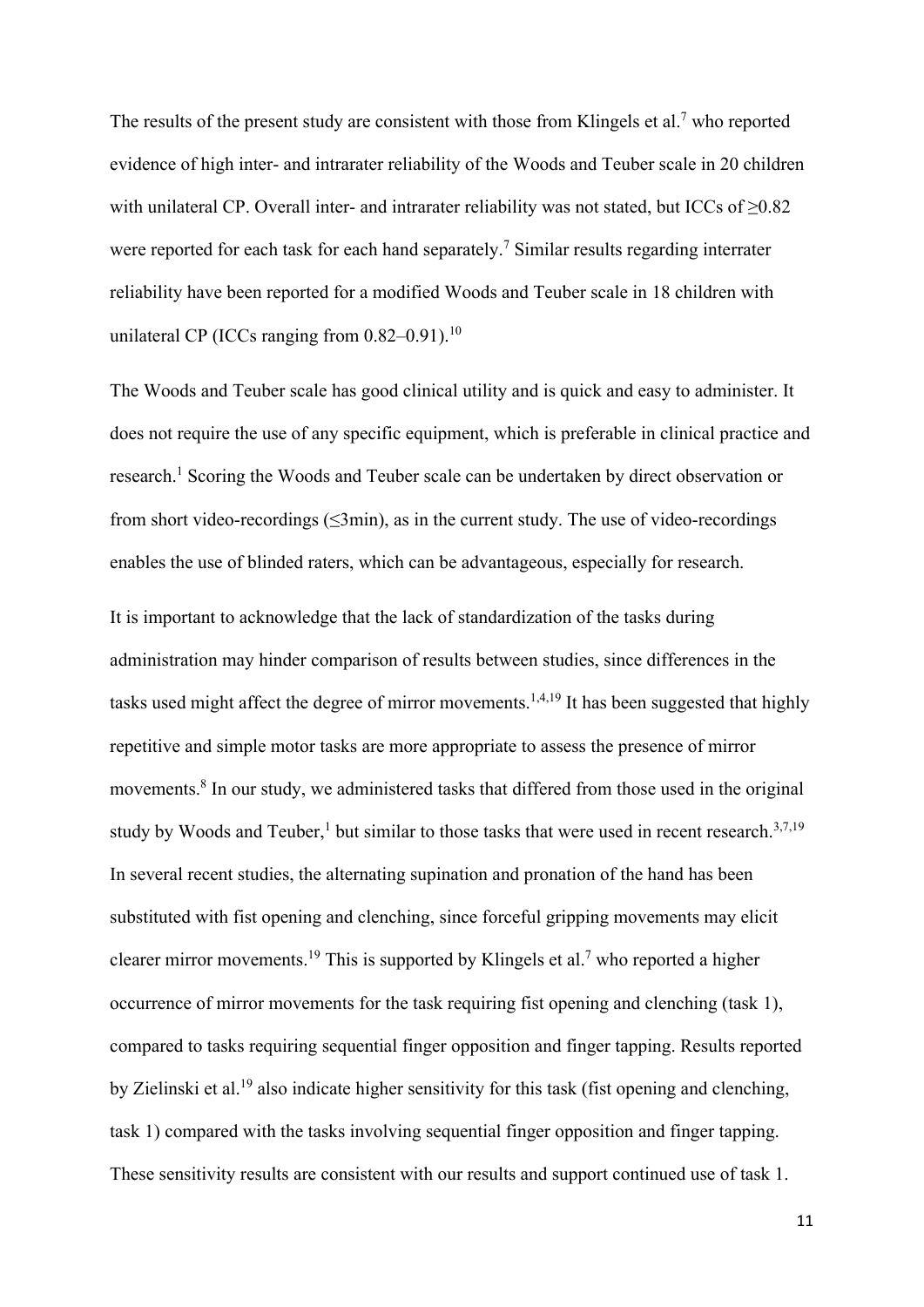Nonetheless, the validity of the various tasks should be further investigated to help guide consistent administration of the Woods and Teuber classification in children with unilateral CP, including whether only using task 1 (fist opening and clenching) is sufficient for detection of mirror movements.

Furthermore, guidelines for training and administration may ensure more reliable results when using the Woods and Teuber scale. In the present study, the raters completed training before undertaking assessment by using video examples showing varying degrees of mirror movements and discussing the Woods and Teuber classification levels. This may have positively affected the high reliability indices. If video-recordings are used for assessment, it is also important to ensure high quality recordings. In the present study, there seems to be more consistent scorings between raters for the participants included in Norway. This could be due to the quality of the video-recordings. All videos from Norway were recorded above the participant, orthogonally to the table surface, using a standardized distance from the camera to the table surface. Furthermore, downlights (from the ceiling) were used to minimize possible shadows from the hands when recording hand movements.

While the results from this study demonstrate that the Woods and Teuber scale is a highly reliable tool for scoring mirror movements in children with unilateral CP, it remains unclear whether or not the scale is capable of detecting changes in mirror movements after intervention or during development.<sup>14</sup> The Woods and Teuber scale uses an ordinal scale with five relatively broad scoring levels that are determined from subjective observations of mirror movements based on their similarity with the intended movement.<sup>1</sup> If the movement range is restricted because of muscle overactivity, stiffness, or weakness, it may be more difficult to detect mirror movements in the more-affected hand. The somewhat higher ICCs for the lessaffected hand, reported in our study and in the study by Klingels et al., $\frac{7}{7}$  provide support for this hypothesis. Laboratory based assessments use grip-force devices to measure the degree of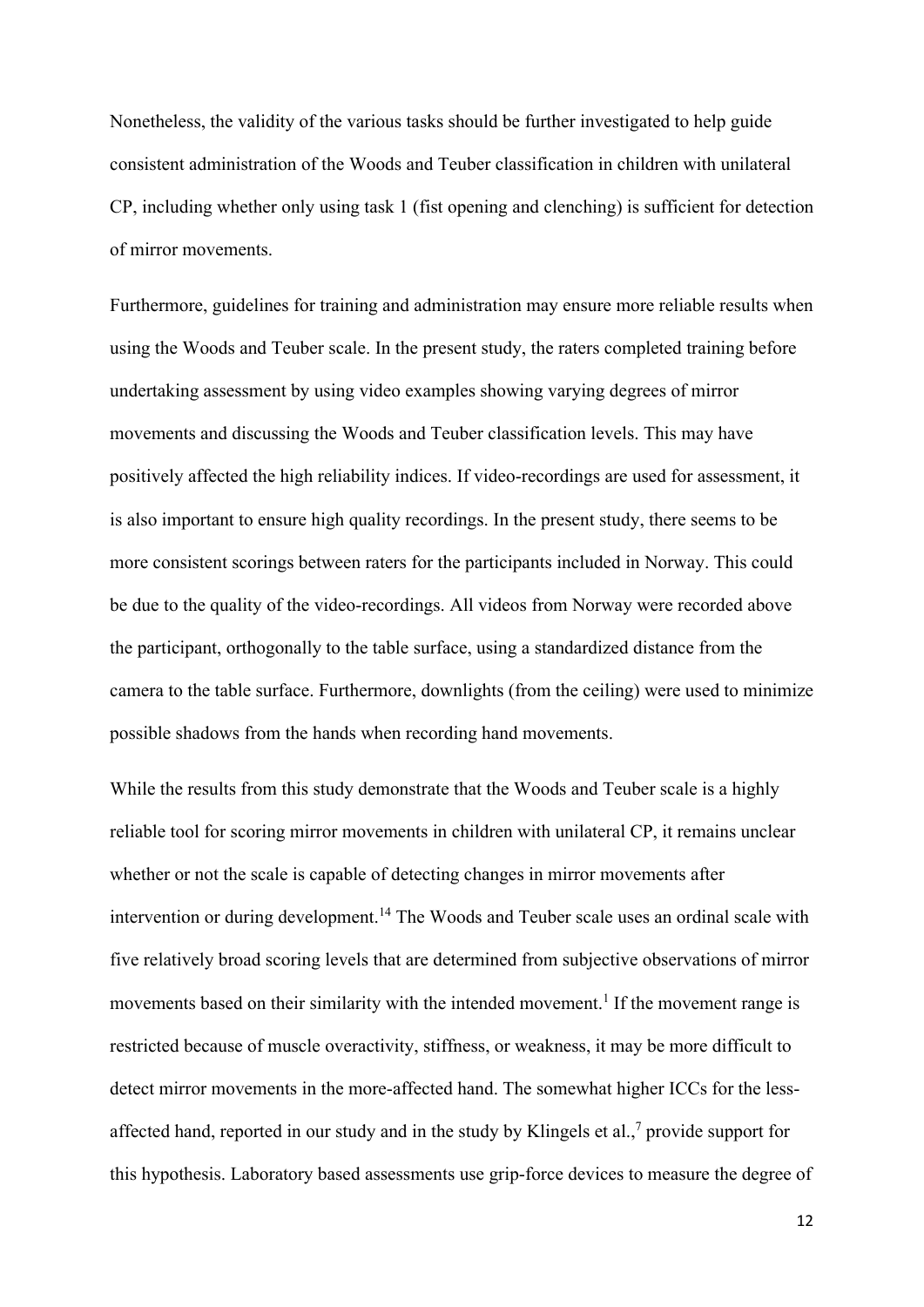mirror movements, which may present more objective, less rater-dependent interval-level data. Thus, these assessments may be more sensitive in determining subtle changes after interventions. 18,19 Accordingly, the Woods and Teuber scale may be most suitable for determining the presence and degree of mirror movements, whereas the advantage of quantitative tools using interval-level data is that they are more objective, less raterdependent, and may more easily detect intensity levels of mirror movements.<sup>19,18</sup>

#### **Limitations**

In this study, we included videos from studies previously undertaken across three different countries. The use of somewhat different tasks in Belgium compared to Norway, and Australia, possibly affected our main results. The separate analyses for tasks 2 and 3 show lower ICCs for the tasks performed only in Belgium. Thus, it is possible that our reliability indices would have been even higher if the tasks performed in Norway and Australia were performed by all participants. In future studies, we recommend using the tasks performed in Norway and Australia, as they have better reliability. Furthermore, our study population was not representative of the entire unilateral CP population. Population-based studies indicate that about 87% of children with unilateral CP are classified in MACS levels I to II, while about 13% are classified in MACS level III. In our study, only two children (3%) in MACS level III were included. Although MACS levels do not reveal whether a child has mirror movements or not, $<sup>7</sup>$  it would have been advantageous for the generalizability of our results to</sup> have more children in MACS level III included in our study. Future research is needed to investigate the reliability of the Woods and Teuber scale of children in MACS level III.

## **Conclusion**

This study demonstrates high inter- and intrareliability of the Woods and Teuber scale for scoring mirror movements in children and adolescents with unilateral CP. The observationbased Woods and Teuber scale has excellent clinical utility and does not require specific

13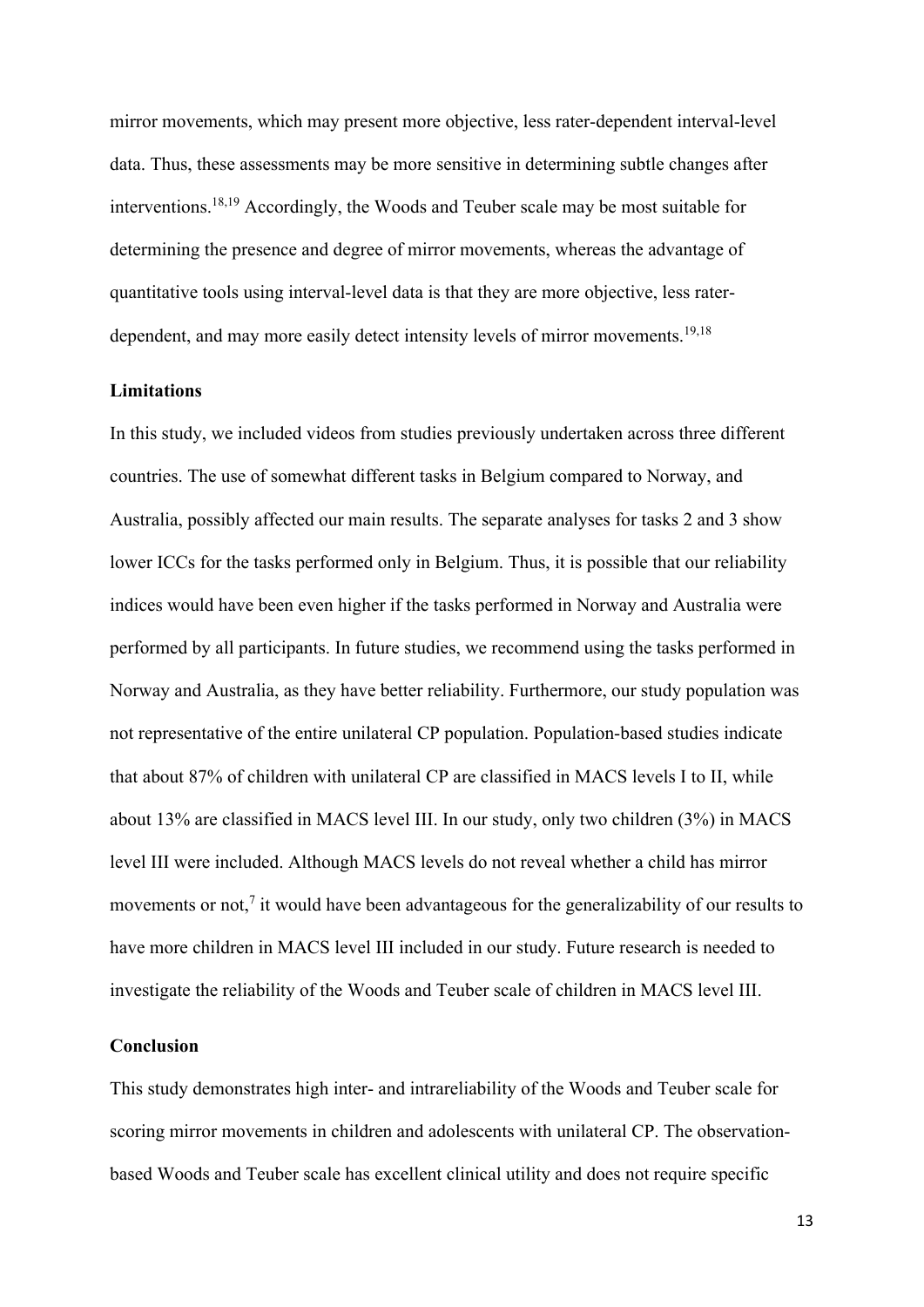equipment, making it a feasible and useful instrument for scoring mirror movements in research and clinical practice. Standardized administration guidelines for the Woods and Teuber scale need to be developed to enable comparison of outcomes in future research.

## **Acknowledgements**

The authors acknowledge the contributions from Hilde Feys, Torstein Vik, Angelina Lied, and Anna Schmidt in the data acquisition. The authors have stated that they had no interests that might be perceived as posing a conflict or bias.

## **Supporting information**

The following additional material may be found online:

**Video S1**: Woods and Teuber level 0. **Video S2**: Woods and Teuber level 1 **Video S3**: Woods and Teuber level 2a) **Video S4**: Woods and Teuber level 2b) **Video S5**: Woods and Teuber level 3 **Video S6**: Woods and Teuber level 4

# **References**

1 Woods BT, Teuber HL. Mirror movements after childhood hemiparesis. *Neurology* 1978; **28**: 1152–7.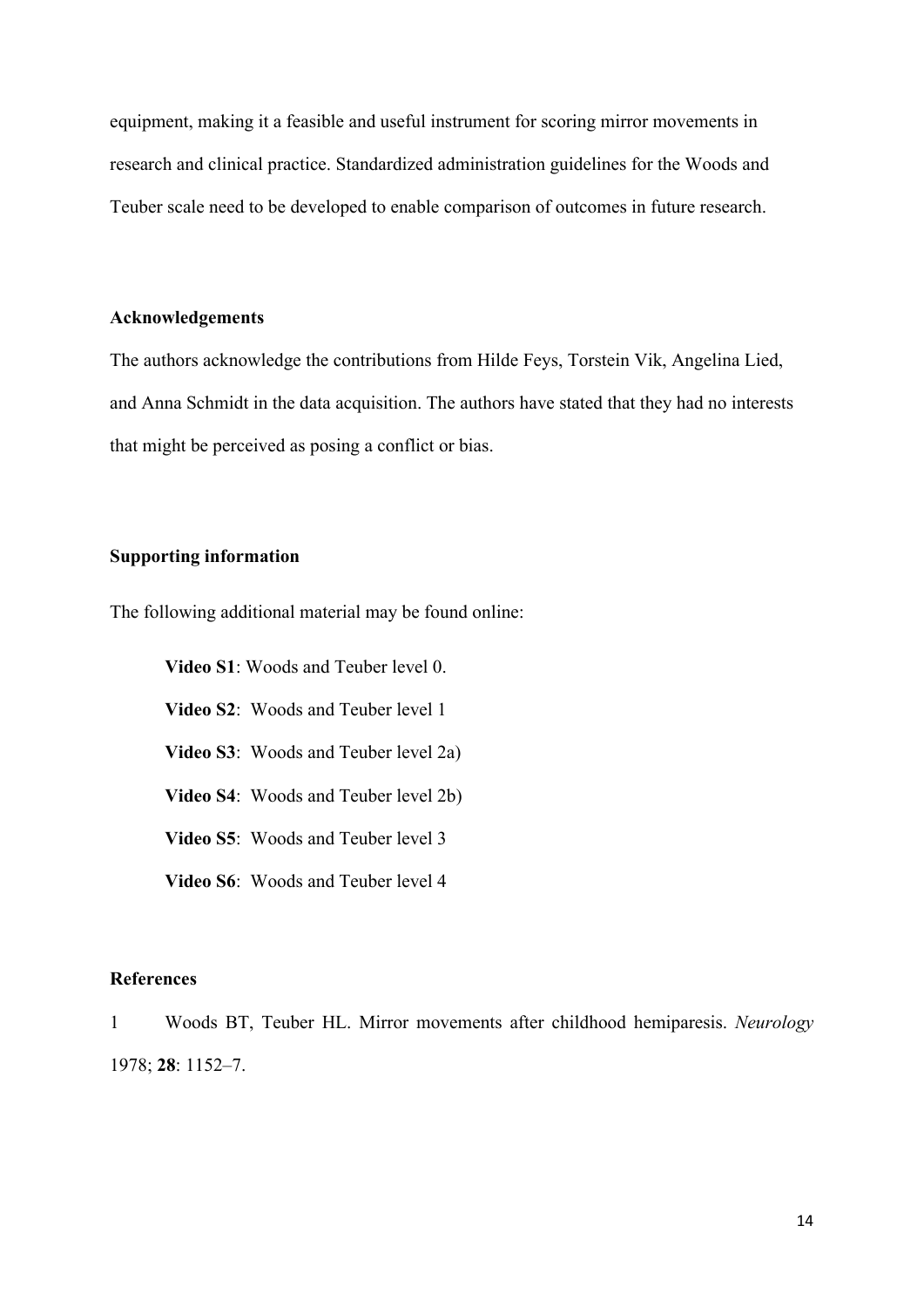2 Staudt M, Gerloff C, Grodd W, Holthausen H, Niemann G, Krageloh-Mann I. Reorganization in congenital hemiparesis acquired at different gestational ages. *Ann. Neurol* 2004; **56**: 854–63.

3 Kuhtz-Buschbeck JP, Sundholm LK, Eliasson AC, Forssberg H. Quantitative assessment of mirror movements in children and adolescents with hemiplegic cerebral palsy. *Dev Med Child Neurol* 2000; **42**: 728–36.

4 Koerte I, Eftimov L, Laubender RP, et al. Mirror movements in healthy humans across the lifespan: effects of development and ageing. *Dev Med Child Neurol* 2010; **52**: 1106–12.

5 Adler C, Berweck S, Lidzba K, Becher T, Staudt M. Mirror movements in unilateral spastic cerebral palsy: Specific negative impact on bimanual activities of daily living. *Eur J Paediatr Neurol* 2015; **19**: 504–9.

6 Friel KM, Williams PT, Serradj N, Chakrabarty S, Martin JH. Activity-based therapies for repair of the corticospinal system injured during development. *Front Neurol* 2014; **5**: 229.

7 Klingels K, Jaspers E, Staudt M, et al. Do mirror movements relate to hand function and timing of the brain lesion in children with unilateral cerebral palsy? *Dev Med Child Neurol* 2016; **58**: 735–42.

8 Jaspers E, Byblow WD, Feys H, Wenderoth N. The corticospinal tract: a biomarker to categorize upper limb functional potential in unilateral cerebral palsy. *Front Pediatr* 2015; **3**: 112.

9 Zielinski IM, Green D, Rudisch J, Jongsma ML, Aarts PB, Steenbergen B. The relation between mirror movements and non-use of the affected hand in children with unilateral cerebral palsy. *Dev Med Child Neurol* 2017; **59**: 152–9.

10 Riddell M, Kuo HC, Zewdie E, Kirton A. Mirror movements in children with unilateral cerebral palsy due to perinatal stroke: clinical correlates of plasticity reorganization. *Dev Med Child Neurol* 2019; **61**: 943–9.

15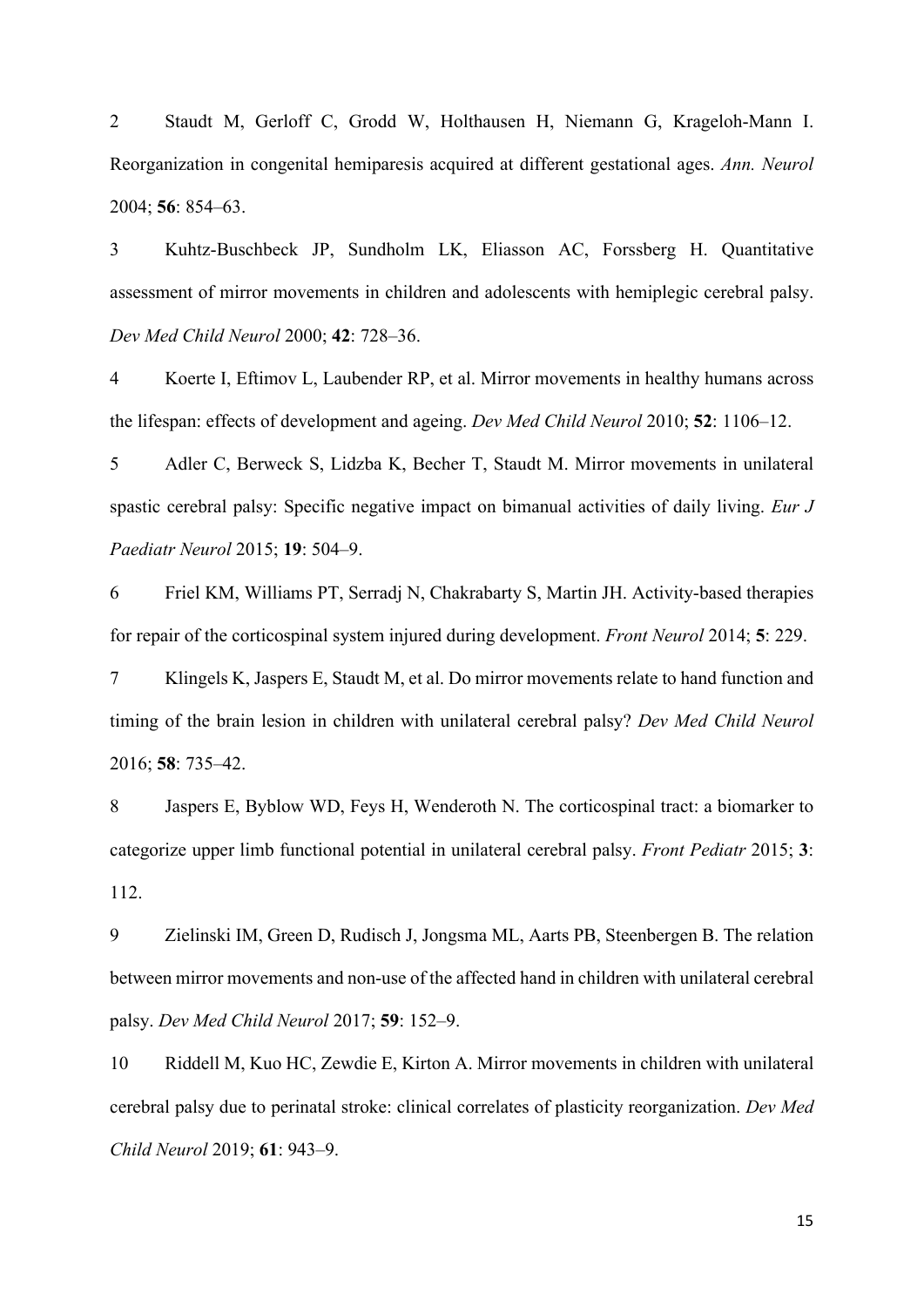11 Rich TL, Nemanich S, Chen CY, et al. Ipsilateral corticospinal tract excitability contributes to the severity of mirror movements in unilateral cerebral palsy: A Case Series. *Clin EEG Neurosci* 2020; **51**: 185–90.

12 Holmstrom L, Vollmer B, Tedroff K, et al. Hand function in relation to brain lesions and corticomotor-projection pattern in children with unilateral cerebral palsy. *Dev Med Child Neurol* 2010; **52**: 145–52.

13 Islam M, Gordon AM, Skold A, Forssberg H, Eliasson AC. Grip force coordination during bimanual tasks in unilateral cerebral palsy. *Dev Med Child Neurol* 2011; **53**: 920–6.

14 Adler C, Hessenauer M, Lipp J, et al.. Learning to cope with mirror movements in unilateral spastic cerebral palsy: a brief report. *Dev Neurorehabil* 2019; **22**: 141–6.

15 Kuo HC, Friel KM, Gordon AM. Neurophysiological mechanisms and functional impact of mirror movements in children with unilateral spastic cerebral palsy. *Dev Med Child Neurol* 2018; **60**: 155–61.

16 Kuhnke N, Juenger H, Walther M, Berweck S, Mall V, Staudt M. Do patients with congenital hemiparesis and ipsilateral corticospinal projections respond differently to constraint-induced movement therapy? *Dev Med Child Neurol* 2008; **50**: 898–903.

17 Simon-Martinez C, Mailleux L, Hoskens J, et al. Randomized controlled trial combining constraint-induced movement therapy and action-observation training in unilateral cerebral palsy: clinical effects and influencing factors of treatment response. *Ther Adv Neurol Disord* 2020; **13**: 1756286419898065.

18 Jaspers E, Klingels K, Simon-Martinez C, Feys H, Woolley DG, Wenderoth N. GriFT: a device for quantifying physiological and pathological mirror movements in children. *IEEE Trans Biomed Eng* 2018; **65**: 857–65.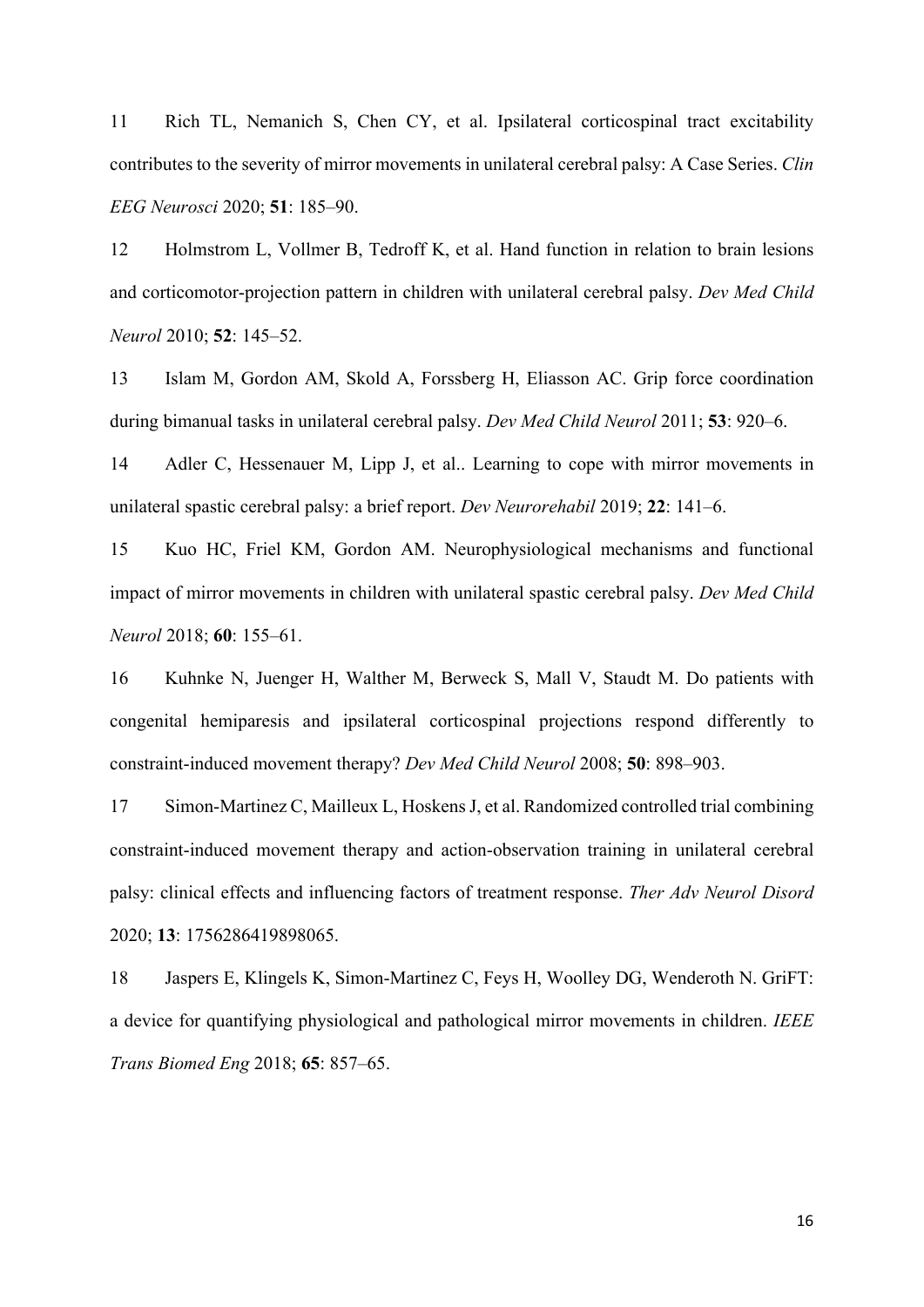19 Zielinski IM, Steenbergen B, Schmidt A, et al. Windmill-task as a new quantitative and objective assessment for mirror movements in unilateral cerebral palsy: a pilot study. *Arch. Phys. Med. Rehabil.* 2018; **99**: 1547–52.

20 Majnemer A. Benefits of using outcome measures on pediatric rehabilitation. *Phys Occup Ther Pediatr* 2010; **30**: 165–7.

21 Louwers A, Beelen A, Holmefur M, Krumlinde-Sundholm L. Development of the Assisting Hand Assessment for adolescents (Ad-AHA) and validation of the AHA from 18 months to 18 years. *Dev Med Child Neurol* 2016; **58**: 1303–09.

22 Eliasson AC, Krumlinde-Sundholm L, Rosblad B, et al. The Manual Ability Classification System (MACS) for children with cerebral palsy: scale development and evidence of validity and reliability. *Dev Med Child Neurol* 2006; **48**: 549–54.

23 Rabe-Hesketh S, Skrondal, A. Multilevel and Longitudinal Modeling Using Stata. College Station, Texas: Stata Press; 2008.

24 Gwet KL. Handbook of Inter-rater Reliability: The Definitive Guide to Measuring the Extent of Agreement among Raters. Gaithersburg, MD: Advanced Analytics, LLC; 2012.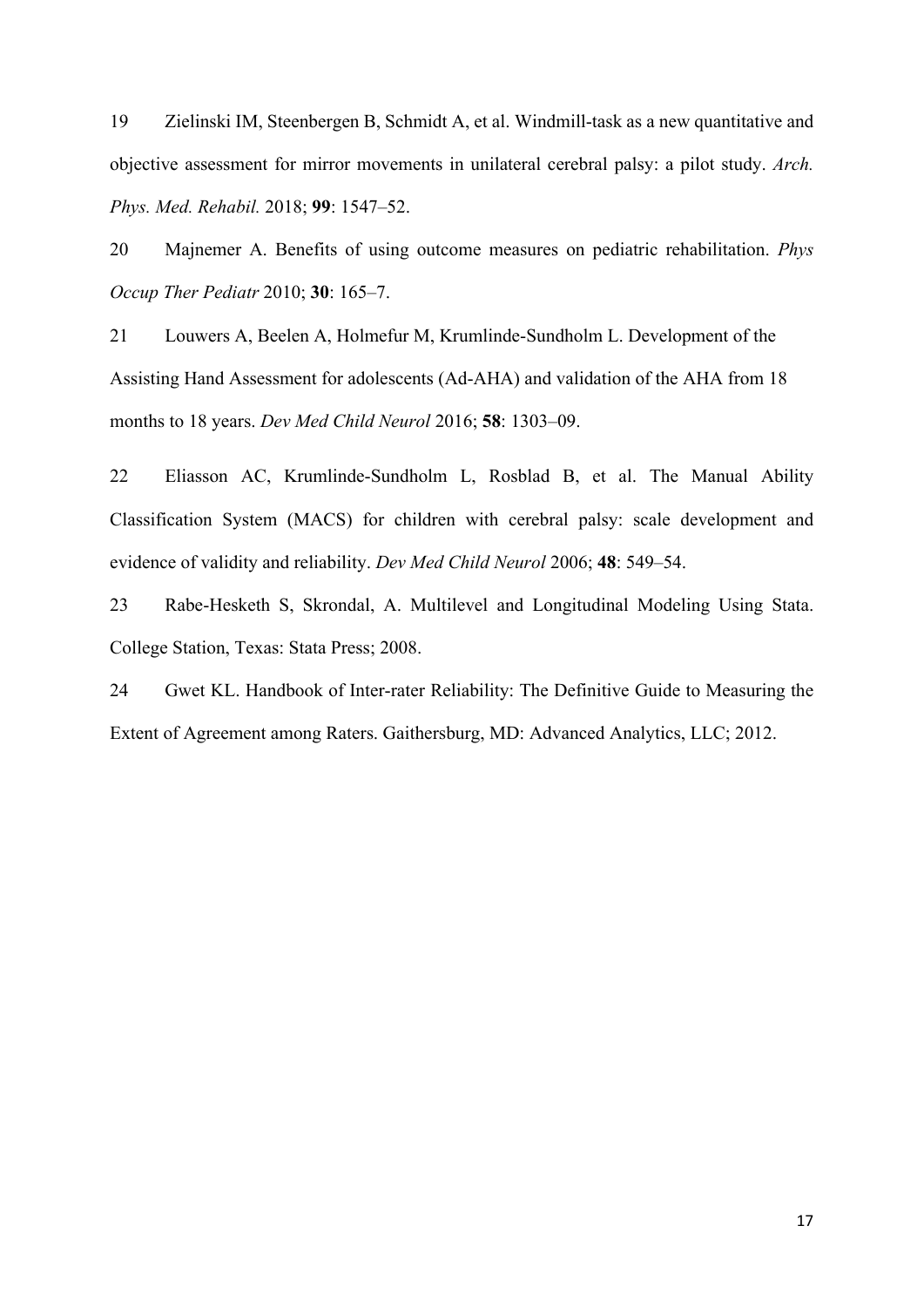|                         | Norway     | Australia        | Belgium     | Total      |
|-------------------------|------------|------------------|-------------|------------|
| Participants, $n$ (%)   | 19(28)     | 23 (34)          | 26(38)      | 68 (100)   |
| Age, mean (SD), y:mo    | 16:3(1:9)  | 10:1(2:1)        | 11:0(2:7)   | 12:2(3:5)  |
| Right more-affected     | 10(63)     | 17(74)           | 14(54)      | 41(60)     |
| hand, $n$ (%)           |            |                  |             |            |
| Male, $n$ $(\%)$        | 9(47)      | 10(43)           | 12(4)       | 31(46)     |
| MACS level, $n$ (%)     |            |                  |             |            |
| $\bf I$                 | 4(21)      | 5(2)             | 11(42)      | 20(29)     |
| $\mathbf{I}$            | 14 (74)    | 18(78)           | 14(54)      | 46(68)     |
| $\rm III$               | 1(5)       | $\boldsymbol{0}$ | 1(4)        | 2(3)       |
| AHA unit, mean (SD)     | 66.2(16.3) | 52.2(17.0)       | 66.9 (19.7) | 61.7(19.0) |
| Woods and Teuber score, |            |                  |             |            |
| mean(SD)                |            |                  |             |            |
| Rater A                 |            |                  |             |            |
| Rating 1                | 8.3(9.5)   | 7.5(5.3)         | 4.8(4.0)    | 6.7(6.5)   |
| Rating 2                | 7.8(9.3)   | 6.4(5.5)         | 4.7(4.3)    | 6.2(6.4)   |
| Rater B                 |            |                  |             |            |
| Rating 1                | 9.1(7.4)   | 9.4(4.5)         | 7.8(4.1)    | 8.7(5.3)   |
| Rating 2                | 8.3(7.8)   | 8.4(4.5)         | 7.0(3.9)    | 7.9(5.4)   |
| Rater C                 |            |                  |             |            |
| Rating 1                | 8.7(9.6)   | 9.8(5.9)         | 6.0(4.2)    | 8.1(6.5)   |
| Rating 2                | 7.5(8.0)   | 7.6(5.1)         | 4.4(4.0)    | 6.4(5.8)   |

**Table 1:** Demographic information for participants and mean Woods and Teuber scores for the participants are shown

MACS, Manual Ability Classification System; AHA, Assisting Hand Assessment.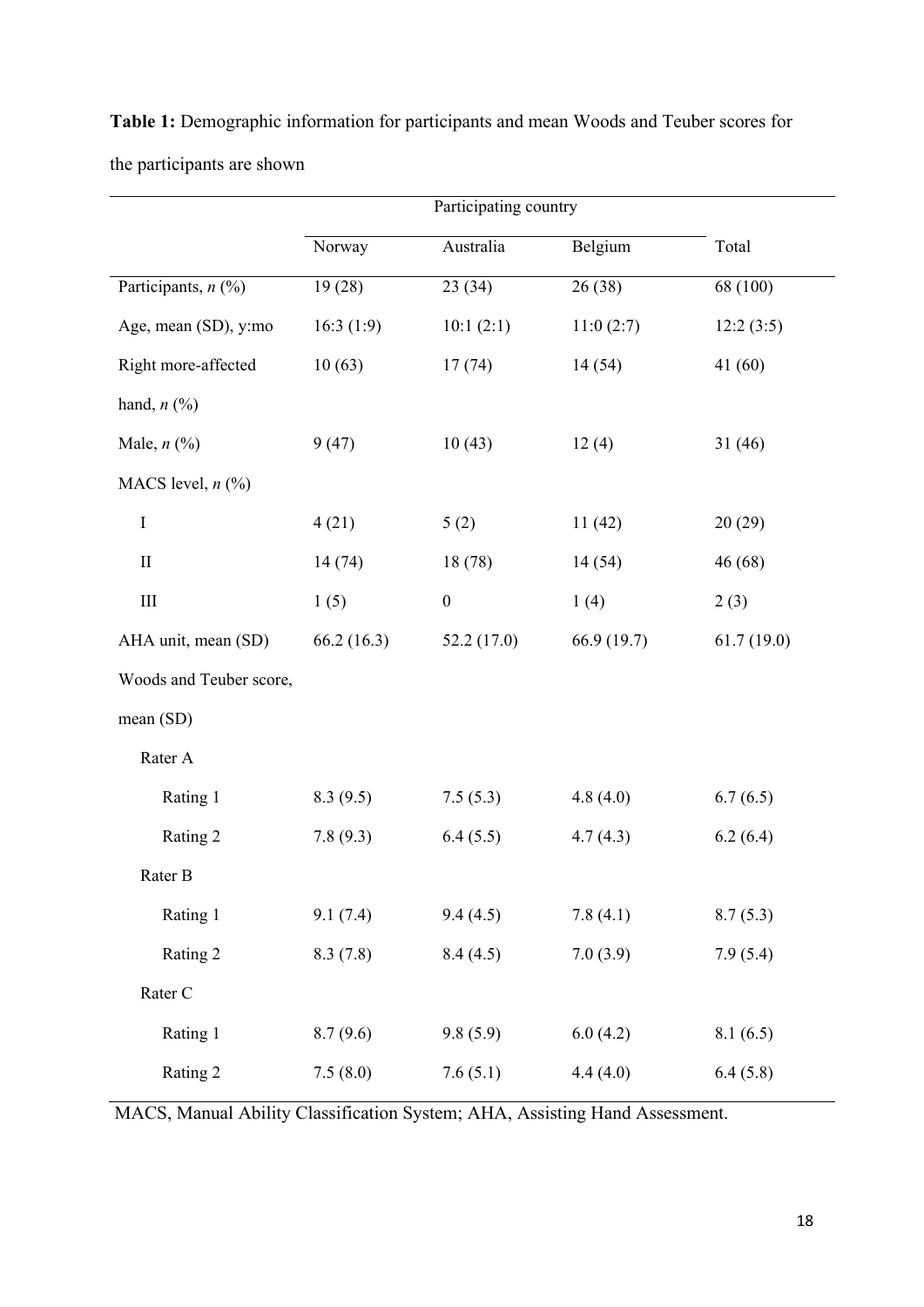# **Table 2:** Intraclass correlation coefficients (ICCs) for the Woods and Teuber scale when

|                    | Total | More-affected hand |        |        | Less-affected hand |       |        |        |        |
|--------------------|-------|--------------------|--------|--------|--------------------|-------|--------|--------|--------|
|                    | score | Total              | Task 1 | Task 2 | Task 3             | Total | Task 1 | Task 2 | Task 3 |
| Variance component |       |                    |        |        |                    |       |        |        |        |
| Between            |       |                    |        |        |                    |       |        |        |        |
| participants       | 33.44 | 8.53               | 1.29   | 1.06   | 1.01               | 10.83 | 1.38   | 1.25   | 1.28   |
| Between raters     | 0.74  | 0.19               | 0.03   | 0.01   | 0.03               | 0.18  | 0.02   | 0.02   | 0.02   |
| Residual           | 2.93  | 1.20               | 0.23   | 0.23   | 0.27               | 0.95  | 0.18   | 0.20   | 0.23   |
| Total              | 37.11 | 9.93               | 1.54   | 1.31   | 1.31               | 11.95 | 1.58   | 1.47   | 1.53   |
| Reliability ICC    |       |                    |        |        |                    |       |        |        |        |
| Interrater         | 0.90  | 0.86               | 0.84   | 0.81   | 0.77               | 0.91  | 0.87   | 0.85   | 0.84   |
| Intrarater         | 0.92  | 0.88               | 0.85   | 0.82   | 0.80               | 0.92  | 0.89   | 0.86   | 0.85   |

classifying mirror movements in the more-affected and less-affected hand

The table shows the variance components included in the equations as well as the resulting inter- and intrarater reliability, in terms of ICCs, for the Woods and Teuber total score (overall inter- and intrarater reliability), for the more-affected and less-affected hand and for each task.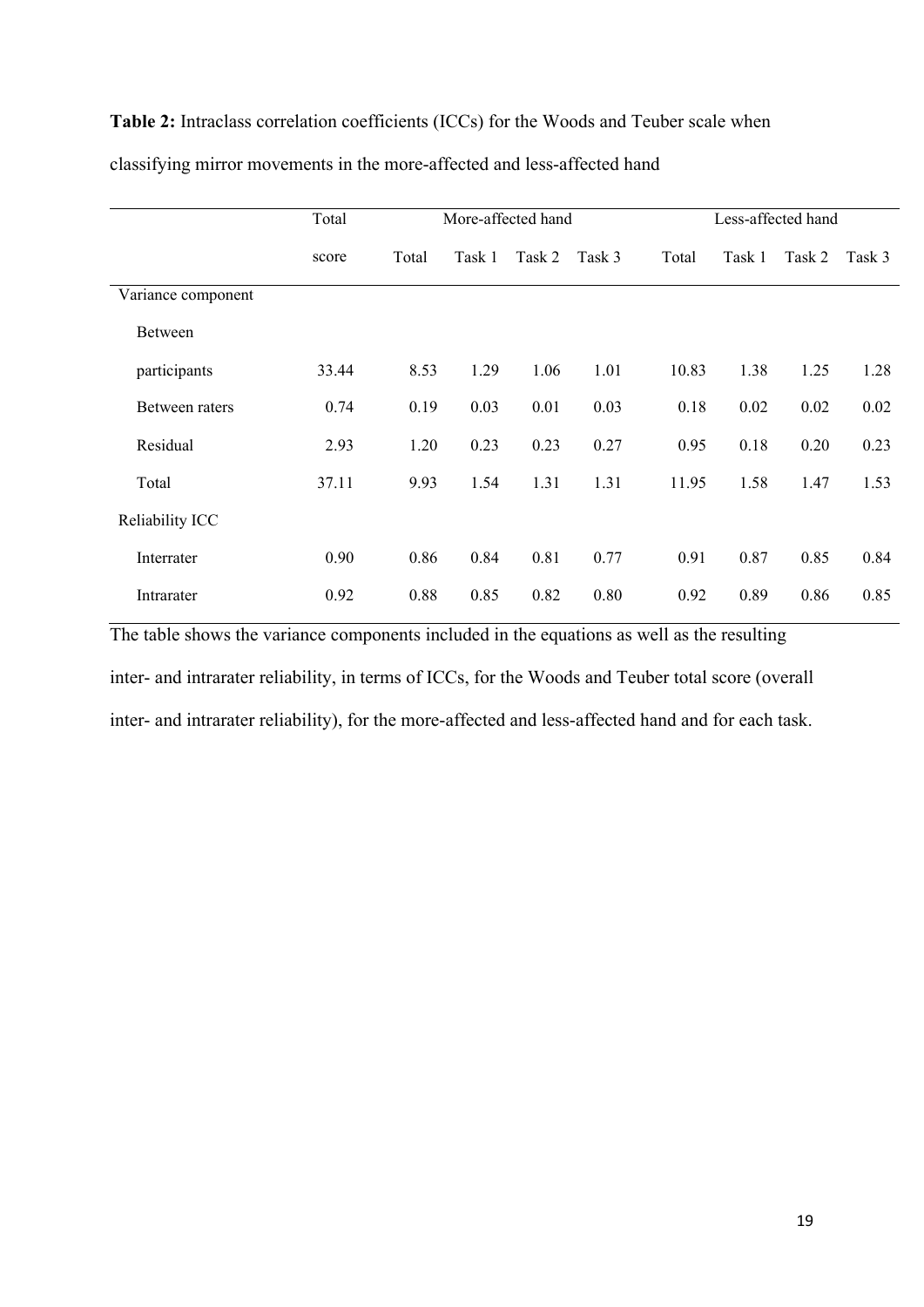**Table 3:** Variance components included in the equations and resulting inter- and intrarater reliability intraclass correlation coefficients (ICCs) for the various Woods and Teuber tasks performed

|                    | More-affected hand |               |      |                     | Less-affected hand |           |                   |        |                     |           |  |
|--------------------|--------------------|---------------|------|---------------------|--------------------|-----------|-------------------|--------|---------------------|-----------|--|
|                    | All                | Norway and    |      |                     | Belgium            |           | All<br>Norway and |        |                     | Belgium   |  |
|                    | Australia          |               |      |                     |                    | Australia |                   |        |                     |           |  |
|                    | Task 1             | Task 2 Task 3 |      | Task 2 <sup>a</sup> | Task $3b$          | Task 1    | Task 2            | Task 3 | Task 2 <sup>a</sup> | Task $3b$ |  |
| Variance component |                    |               |      |                     |                    |           |                   |        |                     |           |  |
| Between            |                    |               |      |                     |                    |           |                   |        |                     |           |  |
| participants       | 1.29               | 1.39          | 1.14 | 0.51                | 0.73               | 1.38      | 1.48              | 1.51   | 0.48                | 0.73      |  |
| Between raters     | 0.03               | 0.01          | 0.01 | 0.05                | 0.08               | 0.02      | 0.02              | 0.01   | 0.03                | 0.04      |  |
| Residual           | 0.23               | 0.21          | 0.26 | 0.25                | 0.25               | 0.18      | 0.23              | 0.22   | 0.17                | 0.23      |  |
| Total              | 1.54               | 1.61          | 1.42 | 0.80                | 1.07               | 1.58      | 1.72              | 1.74   | 0.68                | 1.01      |  |
| Reliability ICC    |                    |               |      |                     |                    |           |                   |        |                     |           |  |
| Interrater         | 0.84               | 0.86          | 0.81 | 0.63                | 0.69               | 0.87      | 0.86              | 0.87   | 0.71                | 0.73      |  |
| Intrarater         | 0.85               | 0.87          | 0.82 | 0.69                | 0.76               | 0.89      | 0.87              | 0.87   | 0.75                | 0.77      |  |

Task 1, fist opening and clenching (performed in all countries). Task 2, repetitive tapping of the index finger on the thumb (performed in Norway and Australia). Task 3, simultaneously tapping the fingers on the table (performed in Norway and Australia). <sup>a</sup>Opposition of four fingers sequentially to the thumb (performed in Belgium). <sup>b</sup>Sequentially tapping the fingers on the table (performed in Belgium).